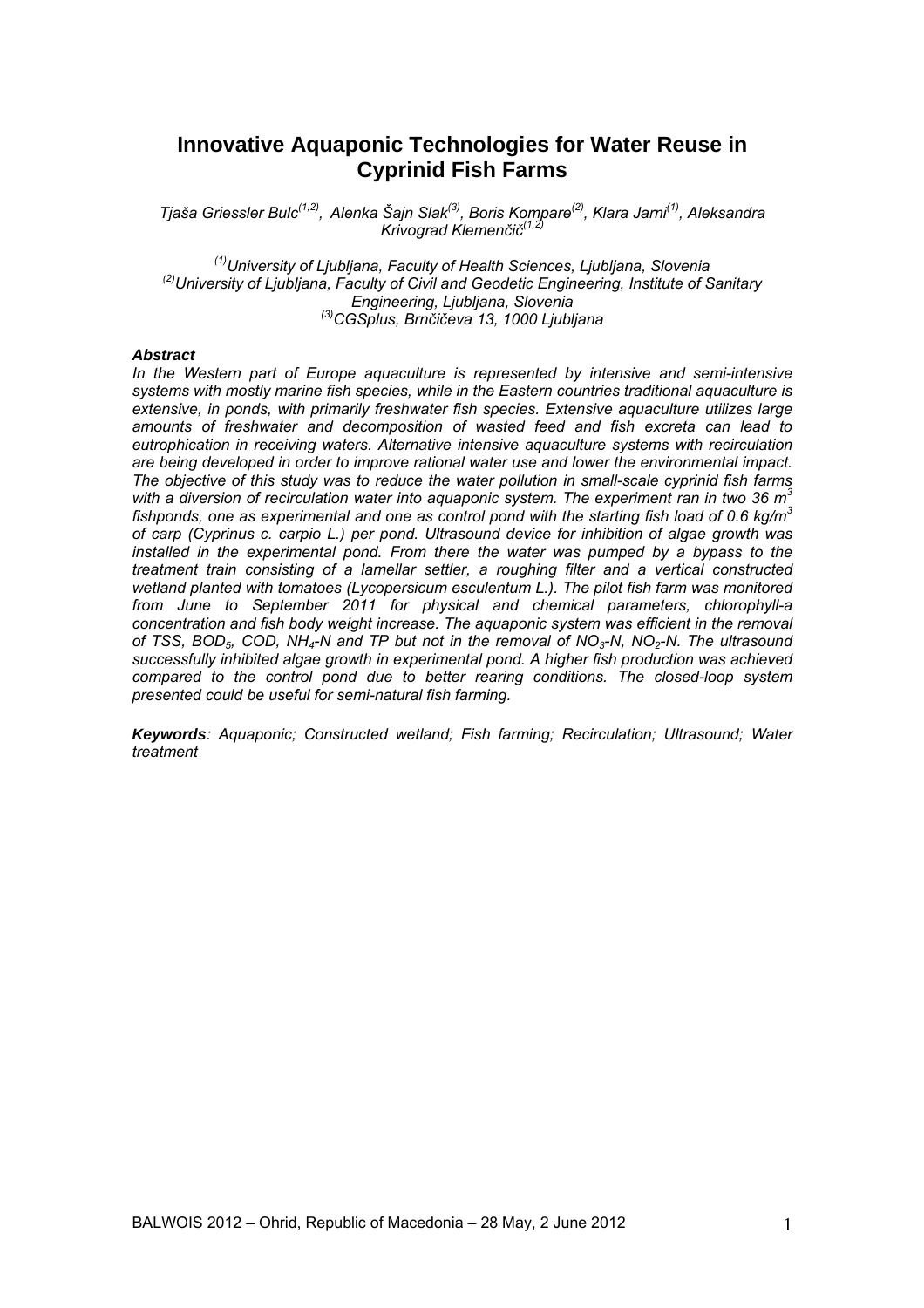## **Introduction**

Currently, the worldwide rising demand for fish, and the problem of overfishing are resulting in furious expansion of conventional aquaculture technologies. These have a detrimental effect on the aquatic environment by releasing excess nutrients contained in the fish faeces in the water  $(1)$ .

An aquaponic system (a combination of fish and crop production) is a form of nutrient recycling for aquaculture. The nutrient rich water of the aquaculture is recirculated over trickling filters in which crop plants are grown. This special kind of constructed wetland provides the necessary nitrification rates for a recirculating aquaculture, and furthermore it reuses nutrients for marketable products like fruits, herbs and vegetables. Aquaponics are therefore a possible solution to reduce the water pollution and the water eutrophication of the aquaculture industry. And furthermore Aquaponics can give new economically possibilities for inland farmers. An Aquaponic system uses minimal amounts of freshwater (2).

This paper describes a monitored aquaponic pilot operation under field conditions, i.e. a smallscale land-based cyprinid fish farm with a diversion of recirculating water into a closed-loop system with a treatment train (TT) consisting of a lamellar settler (LS), roughing filter (RF), vertical constructed wetland (CW) planted with tomatoes (*Lycopersicum esculentum* L.) and of an ultrasound device (US). Due to water recirculation, the closed-loop system presented was also expected to enable water savings in accordance with European water policy. In contrast to the investigated closed-loop system, in recirculating aquaculture systems biological wastewater treatment is commonly in use. However, due to the relatively high expense of those technologies and unstable operation, recirculation aquaculture systems are not widespread (3). According to Sindilariu (4) constructed wetlands (CW) could be sustainable cost effective alternatives (4) with the usage of various sand filters (5) or light expanded clay aggregate (2). The presented multi-functional integrated technology has all the benefits of physical water treatment without any use of chemicals, since US acts as disinfectant and algae inhibitor, while water circulation can contribute to water savings.

The objective of this study was to evaluate the treatment performance and fish production of a pilot aquaponic system for small-scale land-based cyprinid fish farms consisting of a treatment train and of an US. Our hypothesis was that the system will restrain suspended solids as well as dissolved nutrients, counteract algae growth and act as a disinfectant.

# **Material and Methods**

### **Description of a pilot system**

The research was carried out at the experimental fish farm located in Ajdovščina in Slovenia. The experiment was performed in two fish ponds (length 9 m, width 5 m, depth 1 m, volume 36  $\text{m}^3$ ) of which one served as an experimental (Pond A), and one as a control pond (Pond B). A commercially available US transducer (LG Sonic® Tank, range 70 m, energy consumption 13 W, 20-200 kHz) was installed, floating in the corner of Pond A. From Pond A the water was pumped by a bypass in a treatment train (TT) consisting of the LS, the RF, and the CW. The TT with Pond A formed an aquaponic system, in which the water was treated first by the LS (length 2,5 m, width 1,9 m, depth 1,0 m) with lamellae positioned at an angle of 60º. Function of the LS was to retain organic mass from the Pond A. Efficient particle deposition was enabled by bottom-up inflow and a water flow rate of 4  $m^3/h$ . From the LS the water was pumped through the shaft with submersible pump and then to the bottom of the RF. The RF (length 1.5 m, width 1.5 m, depth 1.1 m) was filled from the bottom up with gravel with the grain size of 4/8, 8/16 and 6/22 mm. The water in the RF was pumped bottom-up and from there it flew by gravity on the surface of the 2.25 m<sup>2</sup> vertical CW planted with tomatoes (Lycopersicum esculentum L.). Inflow to the CW was arranged in a network of pipes, which were installed approximately 5 cm above the substrate so that inlet water was dripping across the CW surface and additional aeration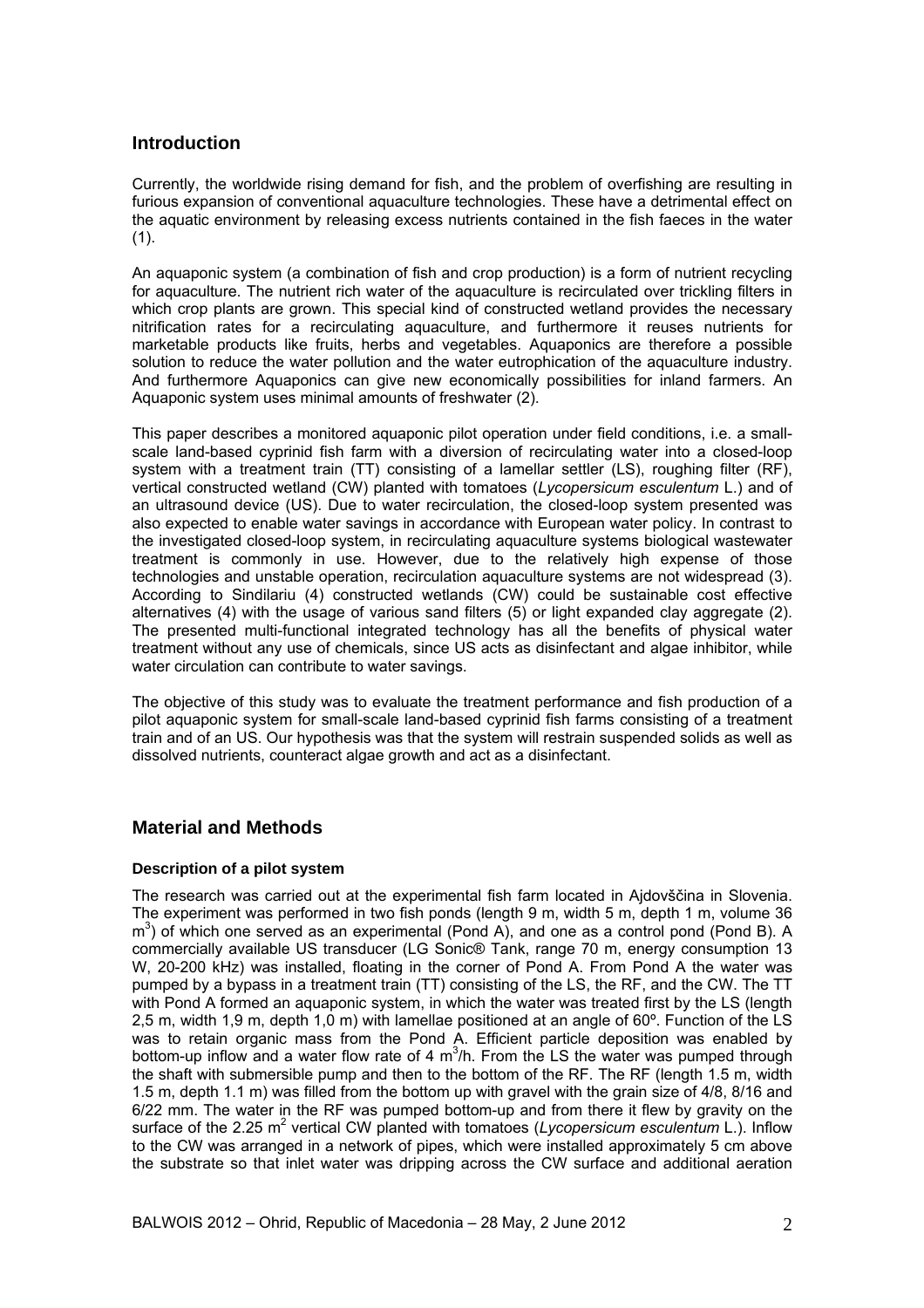was provided. As a filter material, light expanded clay (8/8 mm) was used and filled into standard vegetable boxes enabling aeration from the sides and at the bottom of the CW. CW effluent was passed back into the Pond A. Both ponds had constant aeration (disk diffuser). Beside aeration, Pond B did not receive any treatment. At the start of the experiment, both ponds were filled with the groundwater from the nearby source. Groundwater was also added in the ponds during the experiment when water conditions threatened fish population regarding threshold values (pH > 10, NO<sub>2</sub>-N > 0.6 mg/L, dissolved oxygen (DO) < 3 mg/L) and to compensate evaporation losses. The groundwater was also consumed for maintenance of the TT and to clean the ponds during the time of fish weighing.



Figure 1: Experimental set up of the pilot system consisting of an experimental pond (Pond A), a control pond (Pond B), an aeration unit (AE), an ultrasound transducer (US), a lamellar settler (LS), a roughing filter (RF) and a vertical constructed wetland (CW). Black dots mark sampling points: 1-in Pond A, 2-after the LS, 3-after the RF, 4-after the CW which coincides with the effluent from the treatment train and 5-in Pond B.

### **Monitoring of the pilot system**

The aquaponic system was monitored from June 2011 to September 2011. DO, pH, electric conductivity (EC), temperature and oxidation reduction potential (ORP) were measured twice a day (8 a.m. and 2 p.m.) in both ponds, using WTW Multiline/F portable meters, throughout the monitoring period. Water from both ponds, and effluents from the LS, the RF and the CW were sampled two to three times per month from June 2011 to September 2011 for total suspended solids (TSS), biochemical oxygen demand (BOD<sub>5</sub>), chemical oxygen demand (COD), ammonium nitrogen (NH<sub>4</sub>-N), nitrate nitrogen (NO<sub>3</sub>-N), nitrite nitrogen (NO<sub>2</sub>-N), orto-phosphate  $(PO_4-P)$  and total phosphorous (TP) according to Standard Methods (6). The samples for chlorophyll *a* analyses were taken in both ponds once a month from June 2011 to September 2011. Due to the fact that planktonic algae live primarily near the surface of stagnant water bodies (7), chlorophyll *a* samples were collected just below the surface. Samples were collected near the middle of the pond, which was assumed to be adequate for a simple characterization of a possible trend in chlorophyll *a*. Extraction of the chlorophyll *a* was performed as follows: a 10 mL suspension was filtered using a Whatmann glass fibre filter (GF/F), diameter 47 mm, cat. No. 1825-047. The filtration was made using an apparatus made of a filter holder, a Buchner flask, and a vacuum pump. Five replicates were performed for each sample. For determination of chlorophyll *a*, the GF/F were ground up in 10 ml a 90% acetone solution and incubated for 24 hours, at 6 °C in darkness to prevent the pigment denaturing. After incubation, the solution was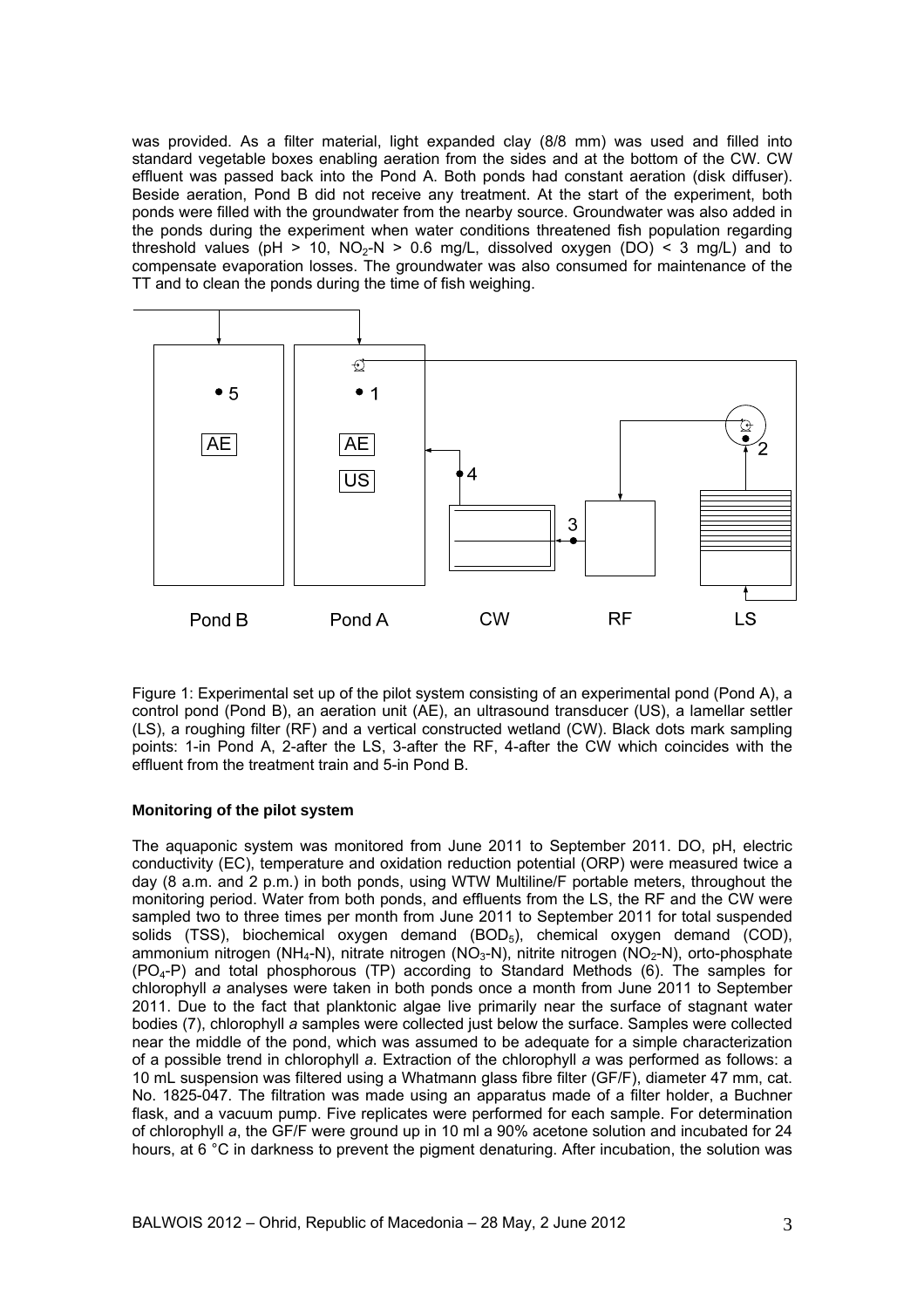placed in a 3.5 mL glass cuvette and the optical density (OD) of the supernatant was measured at three wavelengths: 663, 645, and 630 nm. A solution of acetone at 90% was used as a blank. The chlorophyll *a* concentrations were calculated according to the equation of Scor/Unesco (8) chlorophyll *a* concentration (mg m<sup>-3</sup>) = (11.64 OD<sub>663</sub> – 2.16 OD<sub>645</sub> – 0.1 OD<sub>630</sub>) \* (volume of acetone (mL)/volume of sample (L)).

The starting fish load in both ponds was 0.6 kg/m<sup>3</sup> or 55 carp in Pond A and 58 carp in Pond B (*Cyprinus c. carpio* Linnaeus 1758). The fish body weight (BW) increase was measured at the beginning of the pilot operation in June 2011 and in October 2011. The fish were hand fed with GARANT Aqua fish food on average 0.7 kg once per day. The amount of fish food was the same for both ponds. In the case of fish mortality, the dead fish were registered, veterinary inspected, weighed and removed from the pilot system. The specific growth rate (SGR) according to Chao et al. (9) and food conversion rate (FCR) were calculated. In the calculations the mortality was adequately considered.

# **Results**

#### **Water quality of the aquaponic system**

Table 1 summarizes physical and chemical quality of the water in both ponds, and of the effluent from the TT. There was no obvious difference in the mean values of pH and EC between Pond A and Pond B while mean values of DO and ORP were higher in Pond A compared to Pond B. Morning DO, pH and ORP values were higher in Pond A compared to Pond B, while EC values show the opposite pattern. Temperatures in Pond A and in Pond B were the highest in June and August with maximum of 25.4 °C and 25.8 °C, respectively, and the lowest in September with minimum of 17.8 °C and 17.7 °C, respectively.

Mean values of TSS,  $BOD_5$ , COD, NH<sub>4</sub>-N, NO<sub>2</sub>-N, PO<sub>4</sub>-P and TP were lower in Pond A compared to Pond B; however, mean values of  $NO<sub>3</sub>-N$  were lower in Pond B (Tab. 1). Mean values of TSS,  $BOD_5$ , COD,  $NH_4$ -N and TP were lower in the effluent from the TT compared to the Pond A, while the concentrations of NO<sub>3</sub>-N, NO<sub>2</sub>-N and PO<sub>4</sub>-P were slightly lower in Pond A, indicating an accumulation of nitrates, nitrites and phosphates in the TT. Standard deviations for all parameters were in the same range as the mean values, showing high fluctuation over time (Tab. 1). Chlorophyll *a* values were markedly lower in Pond A, compared to Pond B, due to the algae inhibition by US in Pond A (Tab. 1).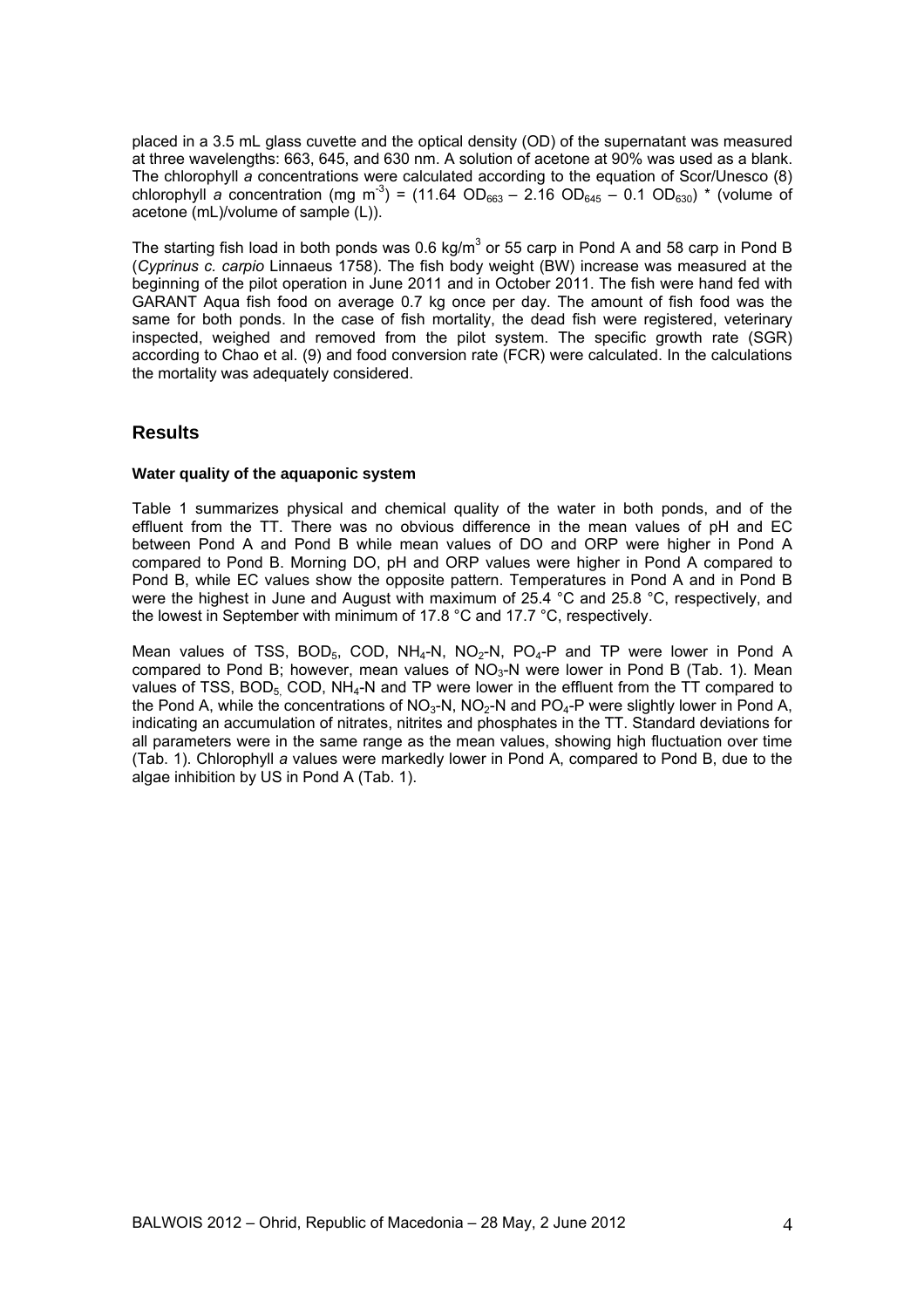|                       |                   |    | Pond A             |               | Pond B             |               | ТT                |               | Limit value according to |
|-----------------------|-------------------|----|--------------------|---------------|--------------------|---------------|-------------------|---------------|--------------------------|
|                       |                   |    |                    |               |                    |               | Mean $\pm$ stand. |               | Slovene legislation (1)  |
|                       | Unit              | n  | Mean ± stand. dev. | range         | Mean ± stand. dev. | range         | dev.              | range         |                          |
| Disolved oxygen       | mg/L              |    |                    |               |                    |               |                   |               |                          |
| 8 am                  |                   | 69 | $7.9 + 0.9$        | $5.9 - 9.8$   | $5.1 \pm 2.4$      | $0.8 - 13.8$  | $7.6 + 0.6$       | $6.8 - 8.7$   | $\geq 5$                 |
| 2 pm                  |                   | 69 | $10.6 + 1.1$       | $8.2 - 13.5$  | $11.8 \pm 3.8$     | $5.5 - 21.8$  |                   |               | $\geq 5$                 |
| pH                    |                   |    |                    |               |                    |               |                   |               |                          |
| 8 am                  |                   | 69 | $7.6 + 0.2$        | $7.2 - 8.4$   | $7.5 \pm 0.4$      | $6.8 - 8.6$   | $7.8 + 0.2$       | $7.6 - 8.1$   | $6-9$                    |
| 2 pm                  |                   | 69 | $8.0 + 0.3$        | $7.2 - 8.8$   | $8.1 \pm 0.5$      | $7.1 - 9.7$   |                   |               | $6-9$                    |
| Electric conductivity | $\mu$ S/cm        |    |                    |               |                    |               |                   |               |                          |
| 8 am                  |                   | 69 | 346±58             | 279-514       | 383±118            | 214-574       | 321±23            | 286-355       |                          |
| 2 pm                  |                   | 69 | 344±60             | 278-506       | 375±119            | 208-561       |                   |               |                          |
| Temperature           | $^{\circ}C$       |    |                    |               |                    |               |                   |               |                          |
| 8 am                  |                   | 69 | $21.9 \pm 2.3$     | 17.0-26.1     | $22.2 \pm 2.4$     | 17.3-27.3     | $22.6 \pm 2.4$    | 17.6-25.8     |                          |
| 2 pm                  |                   | 69 | $23.8 \pm 2.6$     | 18.0-28.5     | $24.5 \pm 2.8$     | 18.3-29.7     |                   |               |                          |
| Redox potential       | mV                |    |                    |               |                    |               |                   |               |                          |
| 8 am                  |                   | 69 | $114.4 \pm 21.7$   | 77-170        | $106.2 \pm 22.1$   | 53-157        | 110±17.9          | 82-139        |                          |
| 2 pm                  |                   | 69 | 99.5±23.1          | 21-157        | 88.8±24.7          | 22-144        |                   |               |                          |
| <b>TSS</b>            | mg/L              | 12 | $15.2 \pm 10.8$    | $2.3 - 35.0$  | $61.1 \pm 53.2$    | 10.1-199      | $5.6 + 5.1$       | $1.3 - 15.7$  | $\leq 25$                |
| BOD <sub>5</sub>      | mg/L              | 12 | $13.7 + 6.1$       | 5.8-25.7      | 49.2±43.0          | 16.5-169      | $7.2 + 3.2$       | $2.9 - 13.2$  | $\leq 6$                 |
| COD                   | mg/L              | 12 | $43.7 \pm 17.5$    | 20.0-70.0     | 147.3±90.5         | 43.0-376.0    | $29.3 + 9.9$      | 14.0-43.0     | $\blacksquare$           |
| $NH_4-N$              | mg/L              | 12 | $0.05 \pm 0.03$    | $0.01 - 0.11$ | $2.89 + 4.47$      | 0.02-13.27    | $0.02 \pm 0.01$   | $0.01 - 0.04$ | $≤ 0.16$                 |
| $NO3-N$               | mg/L              | 12 | $0.44 \pm 0.66$    | $0.01 - 2.26$ | $0.09 \pm 0.09$    | $0.02 - 0.27$ | $0.61 \pm 0.90$   | $0.01 - 3.13$ | $\blacksquare$           |
| $NO2-N$               | mg/L              | 12 | $0.04 \pm 0.07$    | $0.00 - 0.21$ | $0.05 \pm 0.08$    | $0.00 - 0.24$ | $0.06 \pm 0.11$   | $0.00 - 0.41$ | $≤ 0.01$                 |
| $PO4-P$               | mg/L              | 12 | $0.26 \pm 0.32$    | $0.01 - 1.01$ | $1.38 + 1.57$      | $0.02 - 4.60$ | $0.34 \pm 0.40$   | $0.02 - 1.29$ | $\sim$                   |
| <b>TP</b>             | mg/L              | 12 | $0.50 + 0.35$      | $0.16 - 1.33$ | $2.25 \pm 2.34$    | $0.24 - 8.31$ | $0.42 \pm 0.36$   | $0.09 - 1.23$ | $\leq 0.4$               |
| Chorophyll a          | mg/m <sup>3</sup> | 12 | 170.3±149.3        | 12.2-506,0    | 379.7±296.4        | 13.3-1104.2   | $\blacksquare$    |               |                          |

Table 1: Mean (± 1 standard deviation) and range for measured parameters in the experimental pond (Pond A), in the control pond (Pond B) and after the treatment train (TT) of Pond A in comparison with Slovene legal requirements. Exceeded legislation values are marked in bold.

(1) According to Slovenian standards for cyprinid surface waters concentrations presented in Decree on the quality required of surface waters supporting fresh-water fish life (Official Gazette of Slovenia, No 46/2002).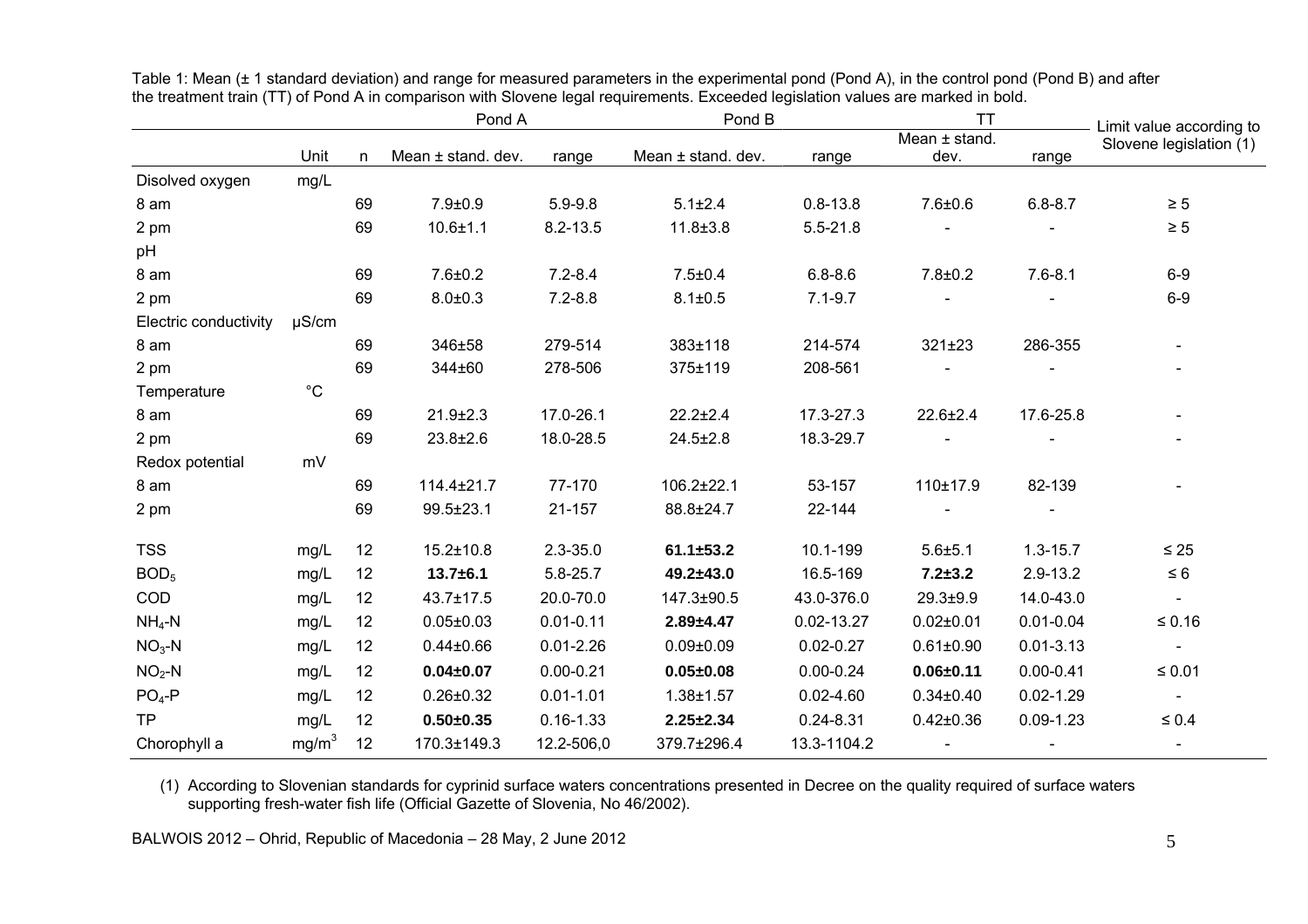#### **Removal efficiency of the treatment train**

The TT showed elimination of TSS, COD, BOD $_5$ , TP and NH $_4$ -N (Fig. 2). The mean removal percentages for listed parameters were from 20% for TP to 54% for TSS. The majority of COD,  $BOD<sub>5</sub>$  and NH<sub>4</sub>-N removal took place in the RF. The majority of TSS and TP removal took place in the LS. There was no elimination of  $NO<sub>2</sub>-N$  and  $NO<sub>3</sub>-N$  in the TT.



Figure 2: Removal efficiency of the treatment train (TT) for chemical parameters from June to September 2011. LS – Lamellar settler, RS – Roughing filter, CW – Vertical constructed wetland.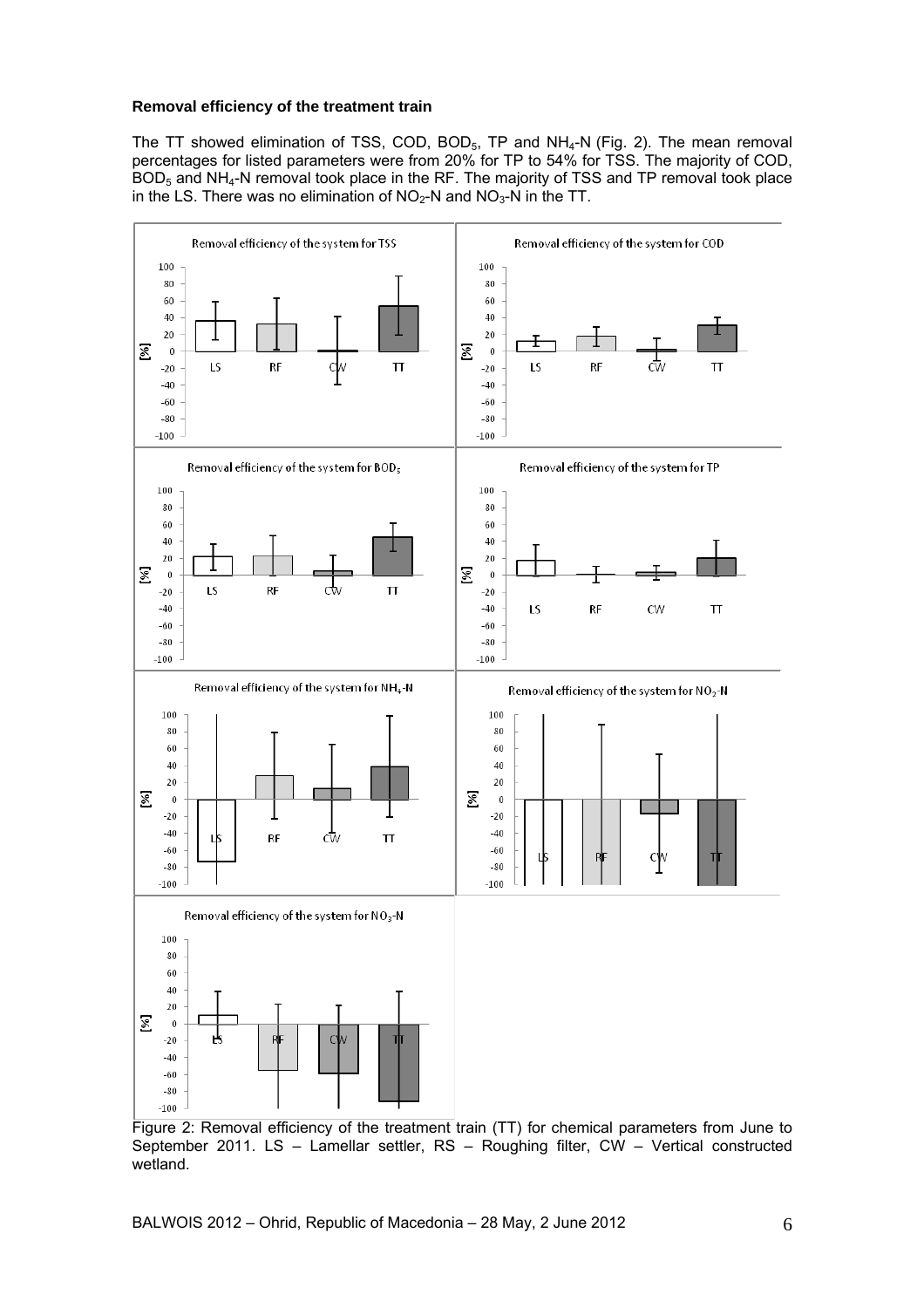#### **Fish monitoring**

Table 2 summarizes results of fish monitoring during the experimental period. The BW increased from June to September by 134.6% (26.4 kg) in Pond A and by 98.6% (19.4 kg) in Pond B at 69.3 kg of total feed load per pond. The SGR was in Pond A 0.23 %/day and in Pond B 0.19 %/day. The FCR was in Pond A 2.63 and in Pond B 3.57. In Pond A there was no fish mortality while in Pond B 2.18 % of the fish died during the experimental period.

Table 2: Results of fish monitoring from June 2011 till September 2011 in the experimental pond (Pond A) and in the control pond (Pond B).

|                      | Unit  | Pond A        | Pond B        |
|----------------------|-------|---------------|---------------|
| Fish load            | kg/m3 | $0.54 - 1.28$ | $0.55 - 1.10$ |
| Fish biomass         | kg    | 19.61-46.00   | 19.69-39.10   |
| Fish biomass growth  | kg    | 26.39         | 19.41         |
| Average fish weight  | kg    | $0.45 - 1.05$ | $0.39 - 0.80$ |
| Body weight increase | %     | 134.57        | 98.58         |
| Specific growth rate | %/day | 0.23          | 0.19          |
| Food conversion rate |       | 2.63          | 3.57          |
| Feed load total      | kg    | 69.3          | 69.3          |
| Mortality            | %     |               | 2.18          |
|                      |       |               |               |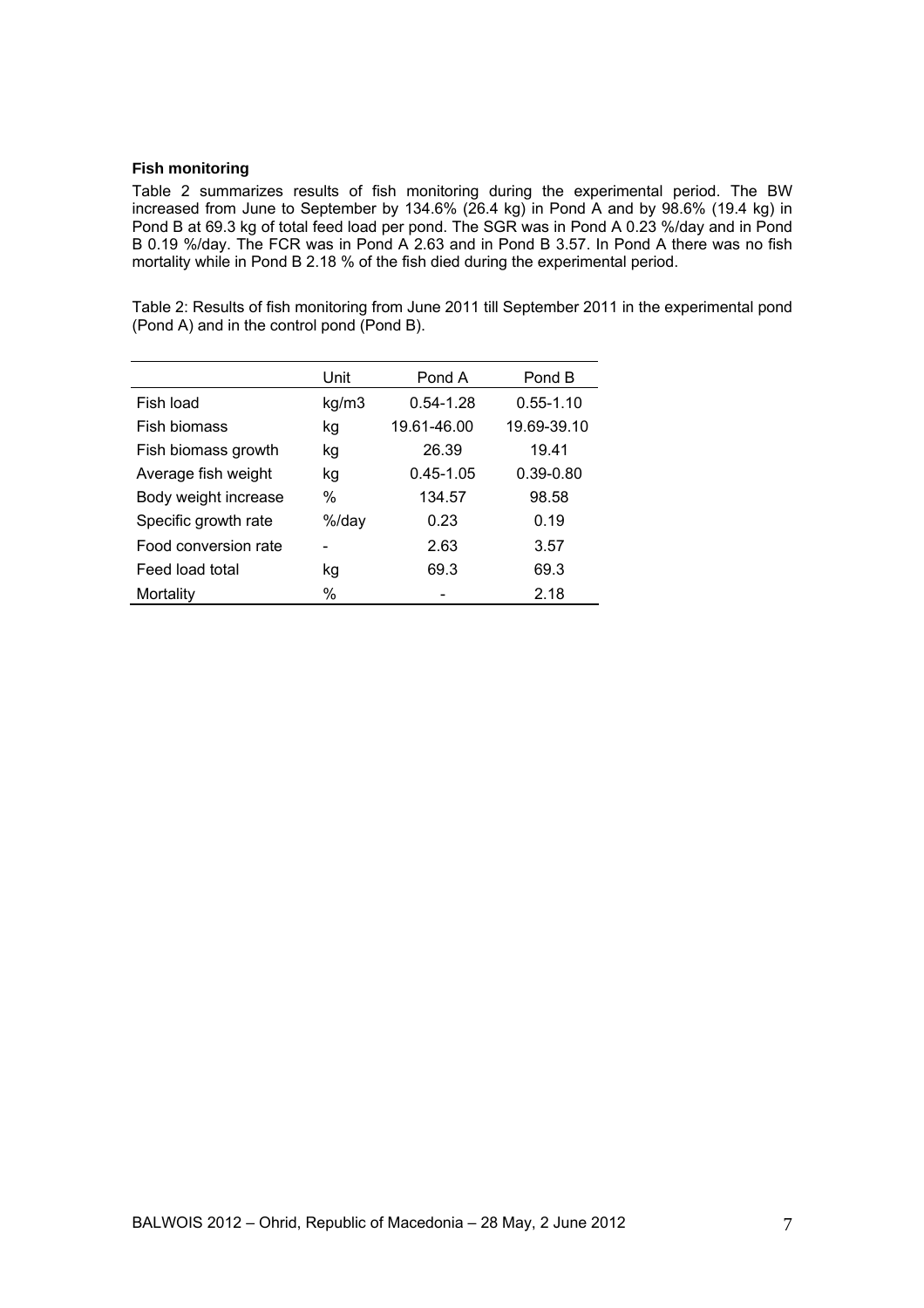### **Discussion**

#### **Performance efficiency of the pilot system**

DO values below the threshold of 3 mg/L were present only in Pond B in 26% of measured values, all of which were measured in the morning. Low morning DO values indicate a lack of oxygen at nights, most probably because of the respiration of algal flora in middle summer. In general, morning oxygen conditions were better in Pond A compared to Pond B, while afternoon oxygen values were slightly higher in Pond B compared to Pond A due to intensive algae growth in Pond B. Daily pH values varied in both ponds but none of the measured pH values exceeded the threshold value of 10 pH. The highest pH value of 9.67 was measured in Pond B. pH values were in general slightly higher in Pond B compared to Pond A, indicating that the TT contributed to the mitigation of pH values due to its buffering capacity and algae inhibition. All of the  $NO<sub>2</sub>-N$  values measured were below the threshold value of 0.6 mg/L. When DO values in the ponds exceeded threshold values, groundwater was added in order to prevent fish mortality. The measured EC values in both ponds were in the typical range for natural water bodies in Slovenia (10); the difference in EC between the ponds was negligible. Temperatures in both ponds show daily dynamics, with lower morning temperatures and higher afternoon temperatures due to direct exposure of the ponds to solar radiation. The average ORP values were slightly higher in Pond A compared to Pond B. Morning ORP values were higher in both ponds compared to afternoon ORP values.

The TT was significantly efficient in the removal of TSS, BOD $_5$ , COD, NH $_4$ -N and TP. The removal of the  $TT$  for  $NO<sub>3</sub>-N$  and  $NO<sub>2</sub>-N$  was negative. Besides the efficient elimination of TSS, BOD<sub>5</sub>, and COD with the TT, we assume that US device contributed to the lower concentrations of listed parameters in the aquaponic system, namely by efficient algae control. Mean NH<sub>4</sub>-N levels were markedly lower in Pond A, compared to Pond B. More than 41% of NH<sub>4</sub>-N values measured in Pond B exceeded legislation value of 0.16 mg NH4-N/L, of which the highest measured value was 13.27 mg NH4-N/L (measured on 21.9.2011). Total ammonia nitrogen (TAN) consists of un-ionized ammonia (NH<sub>3</sub>) and ionized ammonia (NH<sub>4</sub><sup>+</sup>); the former of which is highly toxic to fish. The proportion of TAN in the un-ionized form is dependent upon the pH and temperature of the water. At higher pH and water temperatures, the percentage of toxic unionized ammonia could be high (11); however, in the end of September 2011 the measured pH value in Pond B was near neutral and the water temperature was below 20 °C. For this reason, we assume that  $NH<sub>3</sub>$  could not threaten fish health. Lower  $NH<sub>4</sub>-N$  concentrations and higher NO<sub>3</sub>-N concentrations in Pond A compared to Pond B, and higher concentrations of NO<sub>3</sub>-N in the effluent from the TT compared to Pond A are most probably the consequence of nitrification occurring in the TT, while denitrification was negligible due to aerobic condition. This was also confirmed by negative removal for  $NO<sub>3</sub>-N$  through the TT. However,  $NH<sub>4</sub>-N$ concentrations entering the TT (i.e. from 0.01 to 0.11 mg NH<sub>4</sub>-N/L) might be too low to support a significant growth of nitrifying bacteria in the RF, as stated by Yang et al. (12) that values below 0.5 mg NH4-N/L are limiting for abundant bacterial growth. Despite this, our results indicate that some nitrification was still carried out in the TT. Aquatic species can tolerate high concentrations of NO<sub>3</sub>-N (>100 mg/L), while NO<sub>2</sub>-N can be harmful to them. However, the concentrations of NO<sub>2</sub>-N and NO<sub>3</sub>-N were lower in both ponds than observed by Alam and Al-Hafedh (11) in green water fish tanks, which were in the range of 0.63-0.87 mg  $NO<sub>2</sub>-N/L$  and  $31.51-61.04$  mg NO<sub>3</sub>-N/L The groundwater used to replenish the ponds was polluted by agriculture and presented an additional source of  $NO<sub>3</sub>-N$  for both ponds. The mean values of NO<sub>3</sub>-N in groundwater (0.99±0.40 mg NO<sub>3</sub>-N/L) were higher than the mean values of NO<sub>3</sub>-N in both ponds, revealing  $NO<sub>3</sub>-N$  uptake by algae in the ponds. However, due to depletion of algae by US the uptake of NO<sub>3</sub>-N was in Pond A noticeable lower and concentrations of NO<sub>3</sub>-N noticeable higher. One third  $NO<sub>2</sub>-N$  concentrations in Pond A and almost 60% NO<sub>2</sub>-N concentrations in Pond B exceeded the legislation value of 0.01 mg  $NO<sub>2</sub>-N/L$ . Mean  $NO<sub>2</sub>-N$ concentrations were similar in Pond A compared to Pond B. Exceeded limit  $NO<sub>2</sub>-N$  values in the ponds can be explained with the reduction of the nitrification processes in the summer season due to the lack of oxygen at nights, higher feeding load, high temperature and agricultural pollution. Vymazal (13) reported that nitrification processes will continue until concentrations of DO decline under 2 mg  $O<sub>2</sub>/L$ . Below this concentration, diffusion rates of oxygen to the bacteria becomes critical. During the day, DO levels in both ponds increased (Tab. 1). At the time the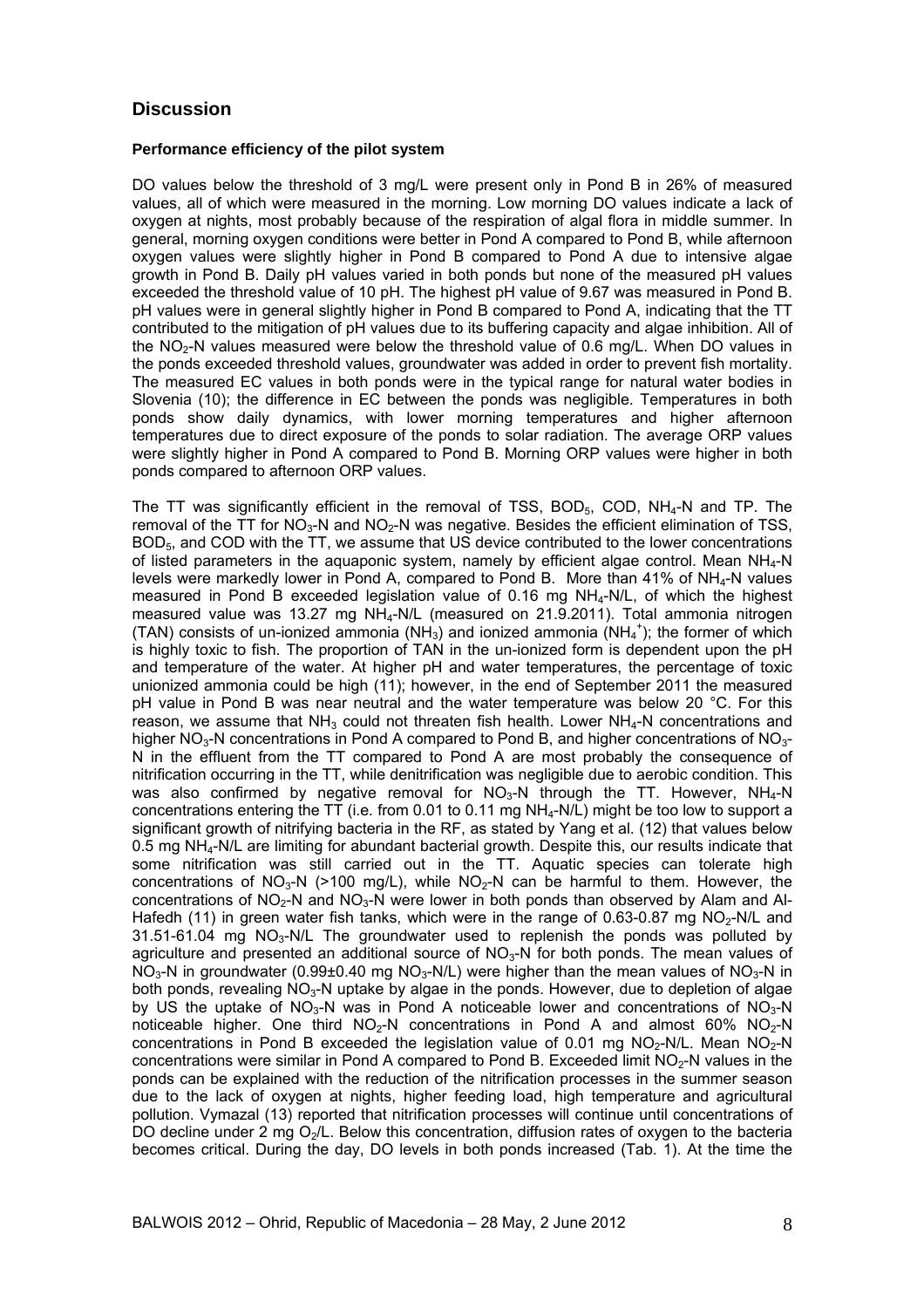threshold values in ponds were exceeded, groundwater was added to the pond to prevent fish mortality. Phosphate levels also differed markedly between the ponds. Mean TP in both ponds exceeded legislation limit of 0.4 mg/L. TP was lower in Pond A compared to Pond B probably due to sedimentation of planktonic algae by US. Also Chlorophyll *a* values were markedly lower in Pond A in comparison to Pond B showing efficiently reduction of alge by US. .

#### **The comparison of measured parameters with legal requirements**

Slovenian legislation only refers to fresh water quality for cyprinid species. According to the legislation values presented in Table 1, the mean values of DO and pH in both ponds met the limits; however, in single measurements in Pond B DO and pH values exceeded the legislation limit of 5 mg/L for DO and of 9 pH. In Pond A the mean values of DO and pH met the legislation requirements. According to Slovenian standards for cyprinid surface waters, the concentration limits for nitrites, TP and  $BOD<sub>5</sub>$  were exceeded in both ponds. Mean values of TSS and ammonium were exceeded only in Pond B while in Pond A were below the limits. According to the legislation limits, the aquaponic system met the legislation requirements more often and consistently compared to Pond B.

#### **Fish biomass**

The experiment presented was performed during the summer which is the most relevant period for fish farming. The BW increase was higher in Pond A than in Pond B, 134.6% and 98.6%, respectively. SGR was for Pond A on average higher (0.23 %/day) than in Pond B (0.19 %/day) indicating better rearing conditions in Pond A. However, fish showed poor food conversion efficiency in both ponds. Based on the Slovene data from semi-natural fish farms with 1.5 food conversion rate on average (14.15), it can be concluded that in the experiment presented fish were overfed mostly due to quick hand feeding. The results showed that Pond B occasionally exceeded the threshold values regarding DO values in experimental period which never occurred in Pond A. Pond A was efficient at a stocking density of 0.5 - 1.3 kg fish/m<sup>3</sup>, although a higher fish load could lead to conditions that threaten fish population regarding Jana (16) who found that carp are more sensitive to low levels of DO and high levels of ammonia than some other fish species (tilapia or catfishes) and need a larger water area for growth. Within the experimental period no fish died in Pond A and 2.18% of the fish died in Pond B due to the heron attack. The attacked fishes got severe wounds and were then more easily infected by parasites in the water. Against further heron attacks the ponds were protected with a net.

## **Conclusions**

Aquaponic is a promising tool to support the sustainable aquaculture industry without excessive water demands and chemical use. The study evaluated the performance efficiency and fish production of the aquaponic system for small-scale cyprinid fish farms. Our hypothesis that combination of a lamellar settler (LS), a roughing filter (RF), a vertical constructed wetland (CW) and an ultrasound (US) device can restrain suspended solids as well as dissolved nutrients and counteract algae growth was partially confirmed. The results showed that the aquaponic system was efficient in removal of total suspended solids, biochemical oxygen demand, chemical oxygen demand, ammonium and total phosphorus, but the removal of nitrate and nitrite was not efficient. The majority of pollutant removal took place in the pre-treatment unit of roughing filter and lamellar settler. Legislation limits in the aquaponic system were met for all the measured parameters except biochemical oxygen demand, nitrites and total phosphorous. In the experimental pond higher fish production was achieved compared to the control pond due to better rearing conditions. The aquaponic system presented could be useful for semi-natural fish farming with fish load of 0-5-1.3  $kg/m<sup>3</sup>$ . The system presented can be an efficient alternative chemical-free solution for the removal and inactivation of algal cells and the linked harmful potential in fish farms.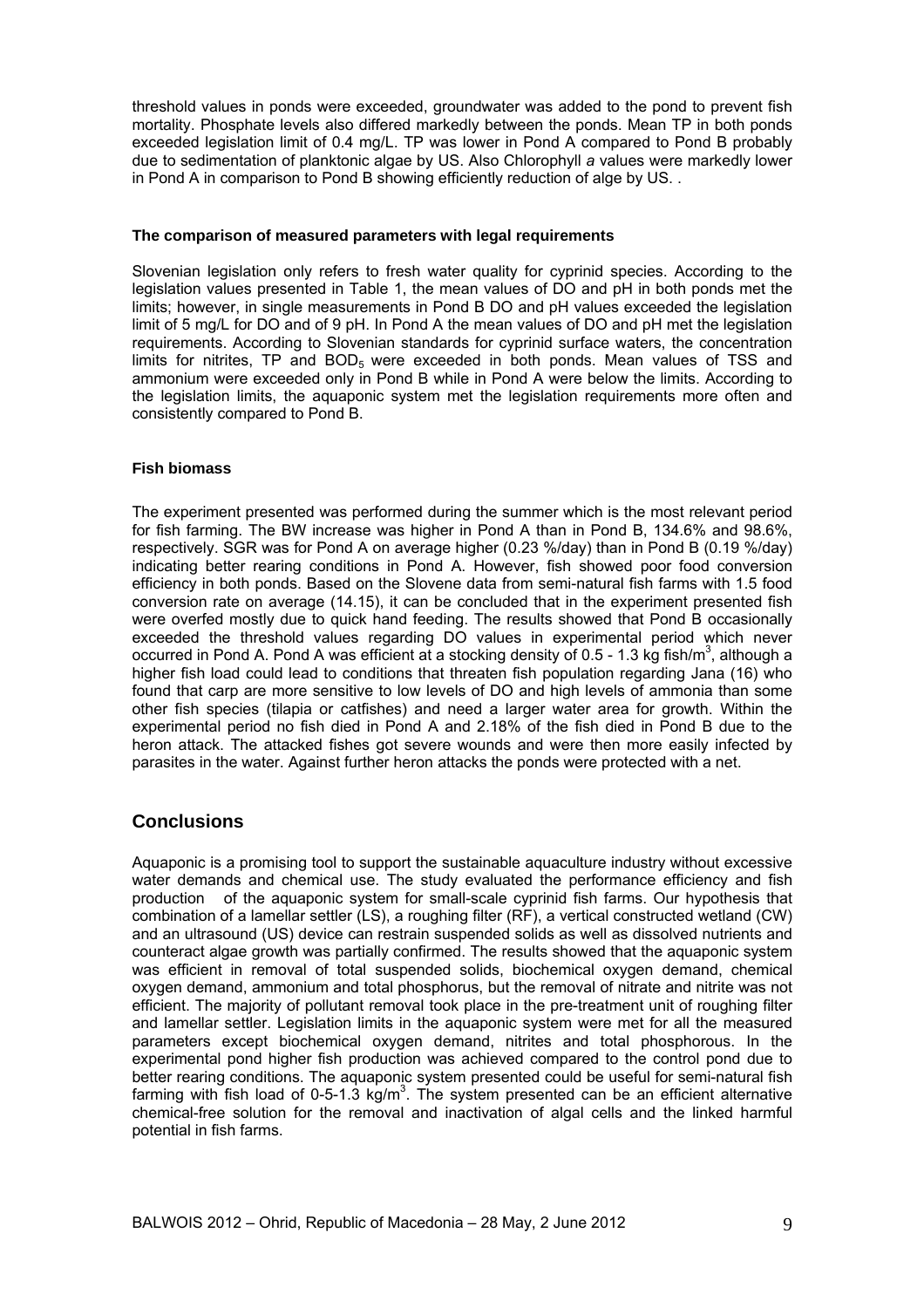# **Acknowledgements**

The research was performed within E!5007 FISH-CWUS project (an international project funded under the EUREKA programme) together with the company LG-SOUND from Netherland. The authors are grateful for all the support.